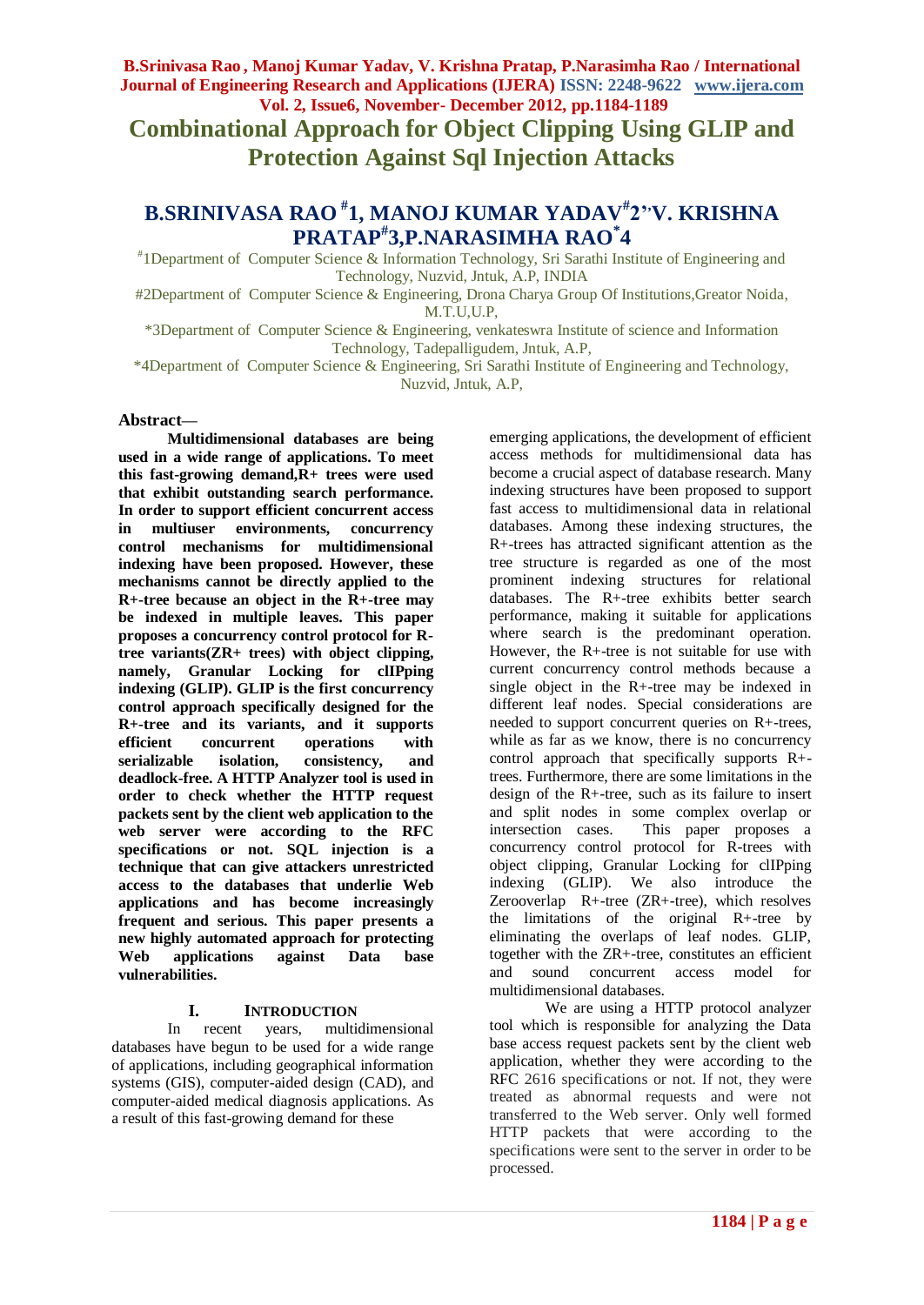Before granting access to the underlying database resource, the request queries were throughly inspected, inorder to ensure that they were attack free and may not leave the database in an inconsistent state. The access to the database for the users is provided by the GLIP system which provides serializable isolation, consistency, and deadlock-free operations.

# **II. HTTP PROTOCOL ANALYZER TOOL**

The proposed is trained before being placed in the operation.

#### **Training phase:**

During training phase, the tool is trained with a valid set of HTTPmessages. These HTTP messages are those that will receive a positive response from the Web Server and were according to HTTP RFC 2616 specifications. They were captured by the tool and stored in a database. The Read header function obtains the header of the HTTP message. The Generate digest function obtains digest by comparing the header with 116 predefined set of HTTP headers. If there is a match, the corresponding bit is set to 1 in digest. Otherwise, the bit is set to 0. Thus a 116 bit message digest is obtained for each valid HTTP message and is stored in the database. Once it is trained, it ready for its operation.

During its operation, all the HTTP messages directed to the Server were captured by the tool were stored in the database. It removes the header of the HTTP message and then generates digest using the mechanism explained earlier. It then compares the digest generated for each message with the digest of the valid case messages that were already stored during the training phase. If no match is found it is treated as an abnormal packet. All such abnormal packet requests were blocked and were not sent to the Server. Only valid case HTTP messages/requests were forwarded to the Server for further processing.

# **III. SQL INJECTION DETECTION SYSTEM**

Web applications interface with databases that contain information such as customer names, preferences, credit card numbers, purchase orders, and so on. Web applications build SQL queries to access these databases based, in part, on userprovided input. The intent is that Web applications will limit the kinds of queries that can be generated to a safe subset of all possible queries, regardless of what input users provide. However, inadequate input validation can enable attackers to gain complete access to such databases. One way in which this happens is that attackers can submit input strings that contain specially encoded database commands. When the Web application builds a query by using these strings and submits the query to its underlying database, the attacker's embedded commands are executed by the database and the attack succeeds. The results of these attacks are often disastrous and can range from leaking of sensitive data to the destruction of database contents.

The detection system perfomes 2 operations:

- 1. Character-level tainting
- 2. Syntax aware evaluation

**Character-level tainting:** We track taint information at the character level rather than at the string level. We do this because, for building SQL queries, strings are constantly broken into substrings, manipulated, and combined. By associating taint information to single characters, our approach can precisely model the effect of these string operations.

**Syntax aware evalution:** The key feature of syntax aware evaluation is that it considers the context in which trusted and untrusted data is used to make sure that all partsof a query other than string or numeric literals (for example, SQL keywords and operators) consist only of trusted characters. As long as untrusted data is confined to literals, we are guaranteed that no Injection attack can be performed. Conversely, if this property is not satisfied (for example, if a SQL operator contains characters that are not marked as trusted),we can assume that the operator has been injected by an attacker and identify the query as an attack.

Our Detection system performs syntaxaware evaluation of a query string immediately before the string is sent to the database to be executed. To evaluate the query string, the technique first breaks the string into a sequence of tokens that correspond to SQL keywords, operators, and literals. The technique then iterates through the tokens and checks whether tokens (that is, substrings) other than literals contain only trusted data. If all such tokens pass this check, the query is considered safe and is allowed to execute. If an attack is detected, it is not executed.

# **IV. ZR+ TREES**

The R+-tree uses a clipping approach to avoid overlap between regions at the same level. As a result of this policy, a point query in the R+ tree corresponds to a single path tree traversal from the root to a single leaf. For search windows that are completely covered by the MBR of a leaf node, the R+-tree guarantees that only a single search path will be traversed. Examples of the R-tree and R+-tree are given in Fig. 1, where A and B are leaf nodes, and C, D, E, and F are MBRs of objects. Because objects D and E overlap with each other in the dataspace, leaf nodes A and B have to overlap in the R-tree in order to contain the objects. In contrast, in the R+-tree, leaf nodes do not have to cover an entire object, so object D can be included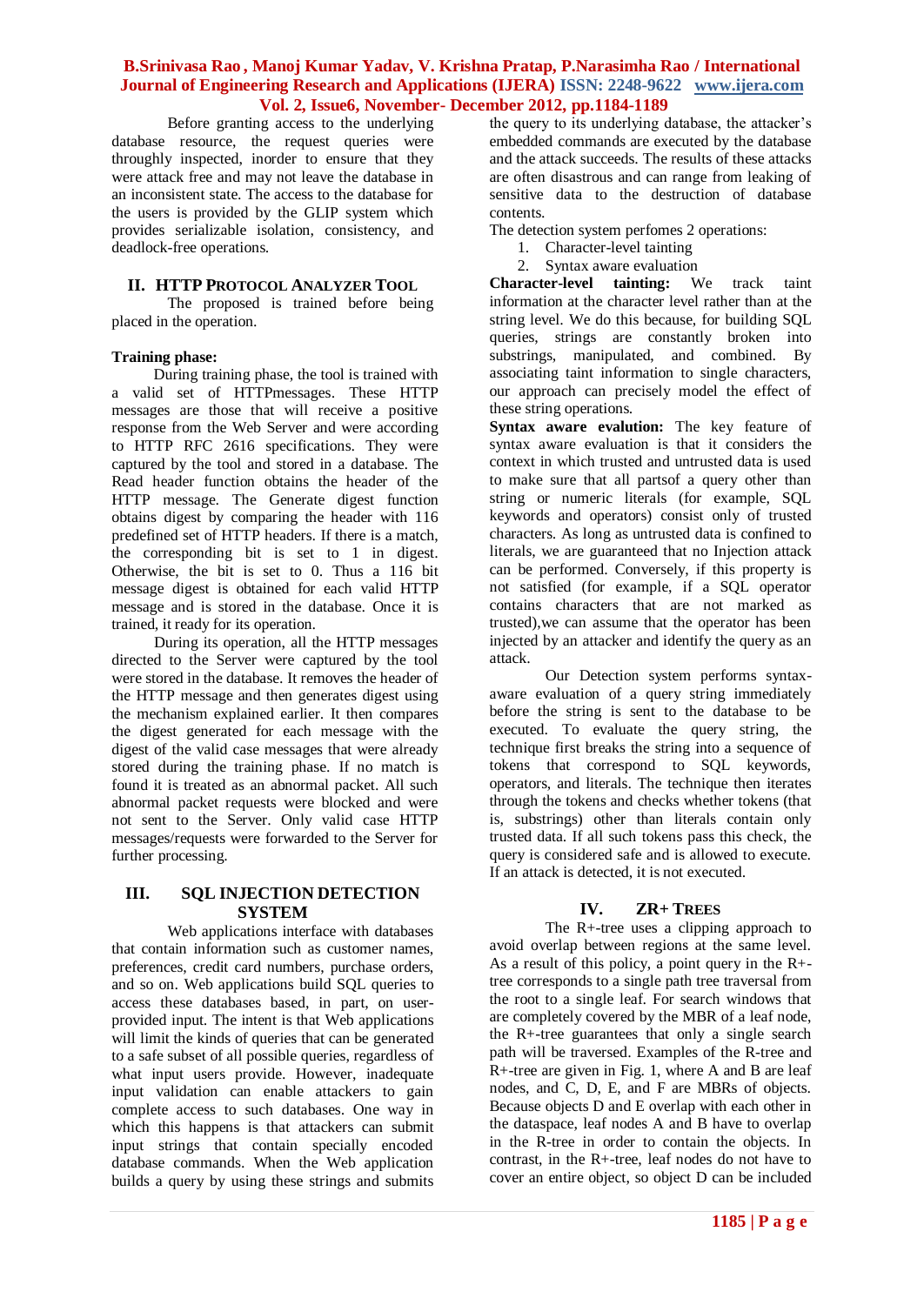in both leaf nodes A and B. As a result, the R+-tree clearly has a better search performance compared to the R-tree.

The essential idea behind the ZR+-tree is to logically clip the data objects to fit them into the exclusive leaf nodes. There are two fundamental differences between the clipping techniques applied in the ZR+-tree and the R+-tree:

- 1. From the definition of the ZR+-tree, object clipping in the ZR+-tree must differentiate the MBRs of the segmented objects in leaf nodes ,while the clipping in the R+-tree retains the original MBRs.
- 2. In the ZR+-tree, each entry in a leaf node is a list of segmented objects that share the same MBR, while each leaf node entry in the R+ tree contains exactly one object.



Fig. 1. Examples of R-tree and R+-tree. (a) An Rtree example. (b) An R+-tree example.

For example, in Fig. 2, the first entry in the leaf node A contains segmented objects O, P1, Q1, and R1, with the same MBR, and the second entry in the leaf node A contains segmented objects P2, Q2, and R2, with the same MBR. These segmented objects with the same MBR are combined into a single entry. These two features in the ZR+-tree can help to resolve the unable-to-split problem, as well as to reduce the number of leaf nodes after clipping objects. As the proposed object clipping ensures zero overlap in the entire search tree, the structure and the operations become more orthogonal. Furthermore, this zero-overlap design avoids the limitations associated with duplicating the links between objects. An example of the ZR+ tree that can be compared to the R-tree and the R+ tree in Fig. 1 is given in Fig. 3, where the object D is clipped into D1 and D2 to achieve zero overlap and avoid the construction limitations of the R+ tree.The definition of the ZR+-tree is given in the form of a revised version of the earlier definition of the R+-tree by modifying property 1 and 2 as follows:

1. A leaf node has one or more entries of the form (objectlist, RECT) where objectlist gives the identifiers for each object that completely encloses or covers RECT. Note that a single bounding rectangle with multiple object ids is still counted as a single entry, even though it requires extra space

in the node. An alternative is to use a pointer as objectlist to the entry in a table that stores the corresponding object ids.

2. An internal node has one or more entries of the form (p, RECT) where p points to a ZR+-tree leaf or internal node R such that RECT is the MBR of all  $(p_i, RECT_i)$  in R. Thus, the definition of the ZR+-tree is more orthogonal as a result of eliminating the difference in rules for the MBRs of leaf nodes and internal nodes. However, the MBR of an object may be fragmented, such that the union of all the fragments equals the MBR of the object, and each of the fragments may be inserted into the same or different leaf nodes.



Fig.2. Object clipping in ZR+-tree



Fig. 3. An example of ZR+-tree for the data in Fig. 1.

#### **V. CONCURRENCY CONTROL USING GLIP**

The presence of a standard lock manager is presumed to support conditional and unconditional lock requests, as well as instant, manual, and commit lock durations in GLIP. A conditional lock request means that the requester will not wait if the lock cannot be granted immediately; an unconditional lock request means that the requester is willing to wait until the lock becomes grantable. Instant duration locks merely test whether a lock is grantable, and no lock is actually placed. Manual duration locks can be explicitly released before the transaction is completed. If they are not released explicitly, they are automatically released at the time of commit or rollback. Commit duration locks are automatically released when the transaction ends.

Conventionally, five types of locks, namely, S (shared locks), X (exclusive locks), IX (Intention to set X locks), IS (Intention to set S locks), and SIX (Union of S and IX locks) are used. In the proposed protocol, only S and X locks are used to support concurrent operations with relatively simple maintenance processes. The lock manager in GLIP is presumed to support the acquisition of multiple locks as an atomic operation. If this is not the case, such a procedure can be conveniently implemented by acquiring the first lock in a list unconditionally and all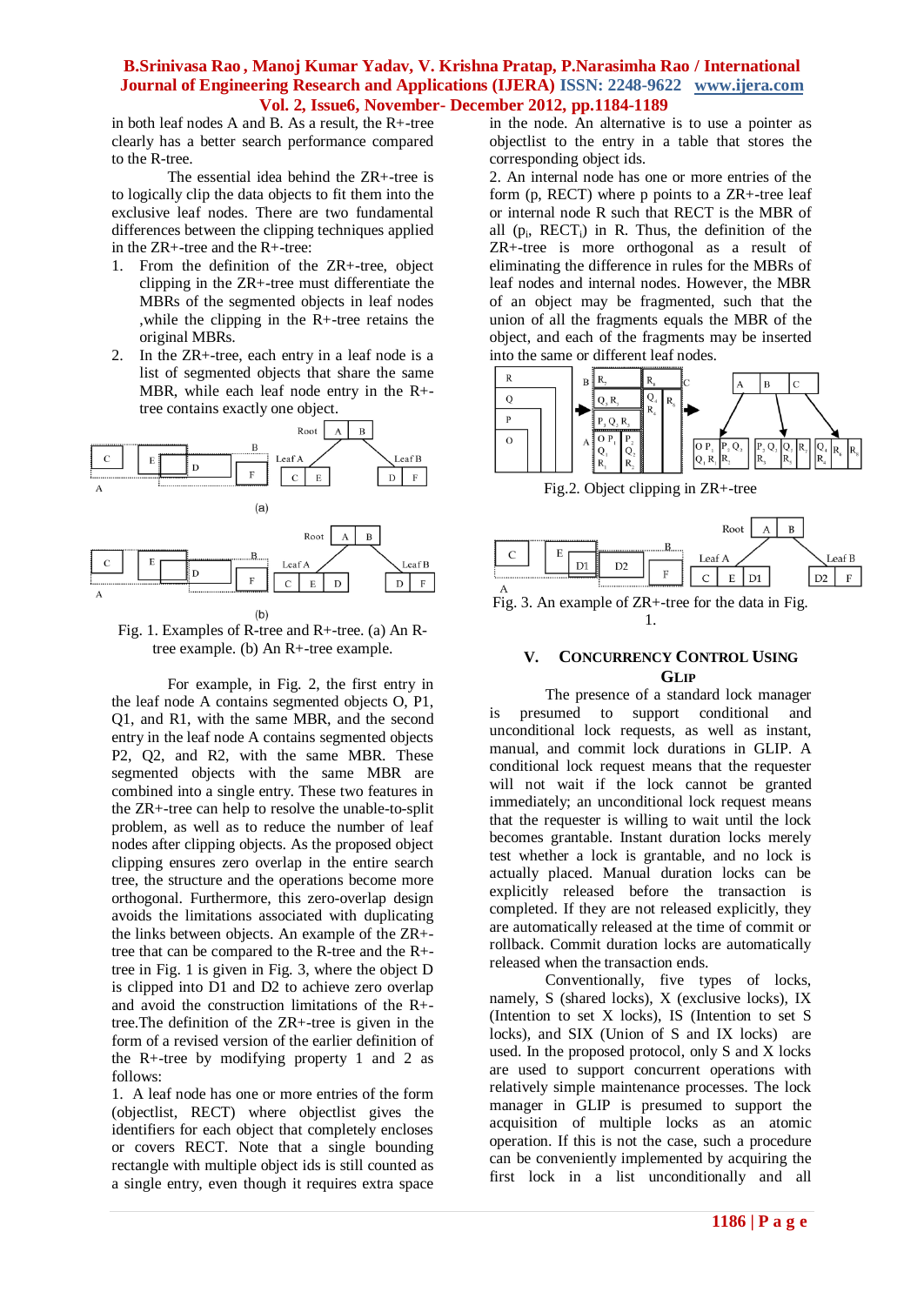subsequent locks conditionally, with the procedure releasing all the acquired locks and restarting if any of the conditional locks cannot be acquired. Furthermore, a transaction can place any number of locks on the same granule as long as they are compatible. The lock manager will place separate locks for each granule, and each lock will be distinct even if the lock modes are the same. When releasing manual duration locks, both the lock granule and lock mode must be specified.

Each leaf node in the ZR+-tree is defined as a lockable granule $text{ext}(T)$ ). In order to reduce the overhead associated with lock maintenance, objects are not individually lockable. The clip array introduced as an auxiliary structure to store the object clipping information does not need to be locked because the locking strategies on leaf nodes ensure the serializability of access for the same object, and updating one object will not affect the other objects.

#### *Selection Operation:*

The select operation returns all object ids given a search window W. It is necessary to place locks on all granules that overlap with the search window in order to prevent writers from inserting into or deleting from these granules until the transaction is completed.

Selection starts by checking whether the search window overlaps with ext(T). If so, a shared lock is placed on  $ext(T)$ , thus preventing a writer from inserting data into this space. A breadth-first traversal is then performed starting from the root node and traversing each node whose MBR overlaps with the search window. For each internal node that overlaps with W, an S lock is placed on its external area. This lock is released when all of its child nodes and its external granular have been inspected and locked if necessary. For each internal node, if the MBRs of its children do not fully cover the search window W, an S lock will be kept on the external granule for the node in order to prevent writers from modifying this region. This ensures consistency within the tree, as it prevents writers from modifying the internal node until all the child nodes have been properly inspected and protected.

As discussed earlier, in order to reduce the number of locks that must be placed and released, we neither perform object-level locking, nor lock the corresponding objects in the clip array for the select operation. Instead, shared locks are placed on the leaf nodes that overlap withW. Since the same object id may recur in the same leaf node or across different leaf nodes, a set of object ids is maintained to avoid returning the same object id more than once. This is consistent with the expected result from a select statement. Finally, all the locks on the granules that overlap with W are released once the search is complete.

#### **Example:**



Fig.4. Example operations

In Fig. 4, assuming A and B are leaf nodes, the search window WS requires shared locks to be placed on the lockable granules A, whereas the update window WU requires exclusive locks to be placed on B.

Fig. 5 illustrates the lock management for the window query in Fig. 4. For a search window WS that overlaps with C, E, and D, initially, an S lock will be placed on the root. An S lock is then placed on the leaf node A and the lock on the root is released. This prevents any other transactions from modifying the root (by placing an X lock on it) until all its children have been inspected. After the lock on the root has been released, the entry for node B in the root can be modified as long as the modification does not result in overlap with A. Thus, manual duration S locks are used tomaintain consistency while at the same time maximizing the degree of concurrency



Fig.5. Locking sequence for WS in Fig. 4.

# **VI. PROPOSED SYSTEM SCHEME OF OPERATION**

The architecture of the proposed scheme is as shown in Fig. 6. The operation of the system is explained in terms of the following steps:

- 1. The web requests for database access from multiple users directed to the web server were taken by the HTTP Protocol Analyzer tool.
- 2. The tool then checks whether the HTTP request packets sent by the clients were according to the RFC specfications or not. If not they were simply discarded. If valid, they were forwarded to the web server.
- 3. The data base access query sent by the client web application is carefully examined by the Data base Vulnerability Detection System.
- 4. The DB Vulnerability Dection System extracts each individual character, groups them into tokens and compares them with the metasymbol library(i.e valid SQL keywords, literals etc). This technique then iterates through the tokens and checks whether tokens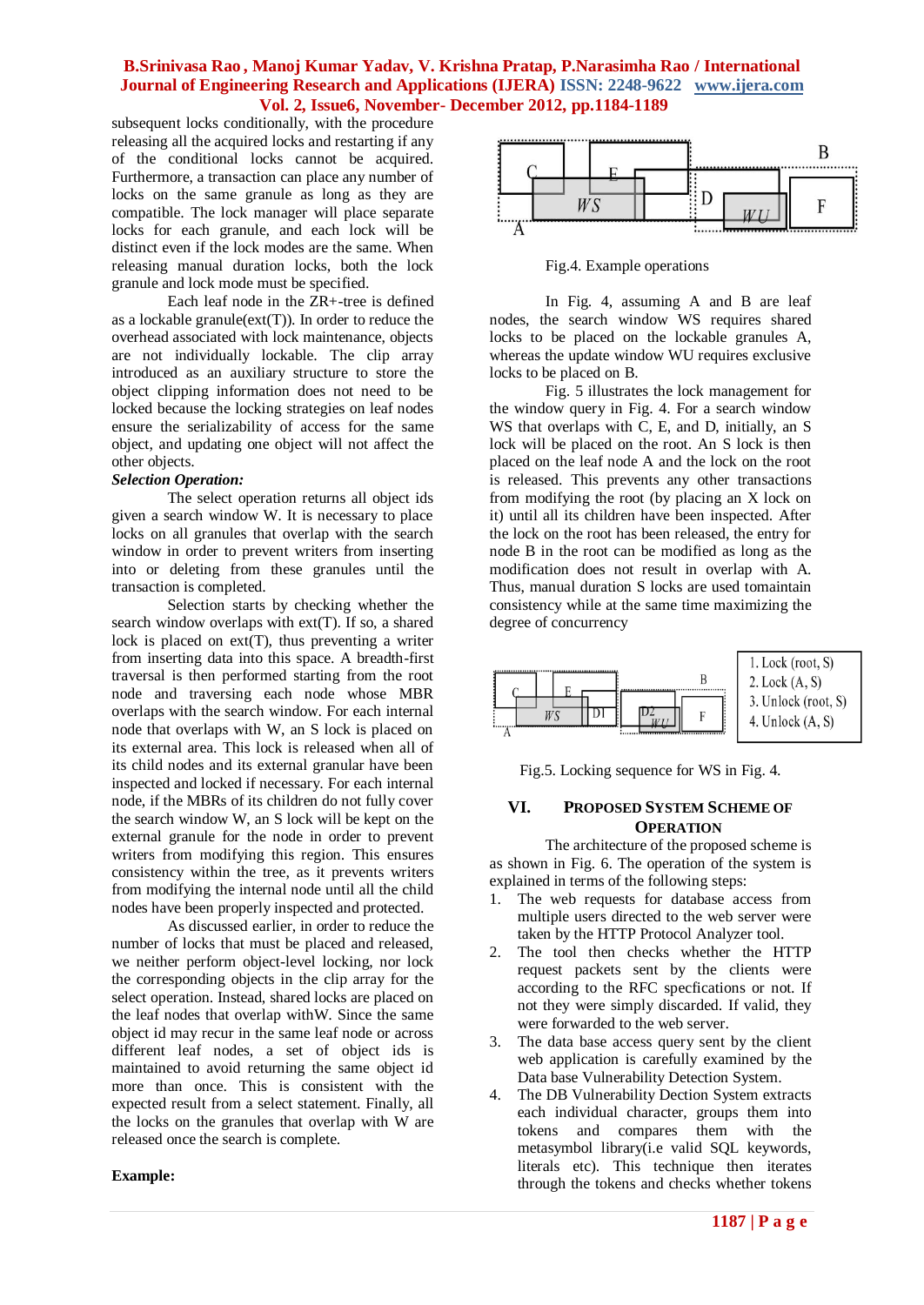(that is, substrings) other than literals contain only trusted data. If all such tokens pass this check, the query is considered safe and is allowed to execute.

5. The Database server consisting of multidimensional databases uses Granular Locking for clIpping Protocol. The locking mechanism provided by the GLIP ensures consistency. It supports efficient concurrent operations with serializable isolation, consistency, andndeadlock-free

# *Deadlock free in GLIP:*

Proof:

 $\therefore$  The select algorithm requests S locks following the tree traversal from root to leaf and then from left to right on the same level.

: The strategy of lock-at-one-time for insertion and deletion makes sure that all the affected granules are exclusively protected in an atomic manner. In other words, the  $X$  locks in one operation are either placed on all the affected granules or pending until all these granules become available for  $X$  locks.

 $\therefore$  There is no deadlock if the shared resources are not accessed in the opposite orders.

 $\therefore$  There will never be two operations in GLIP that exclusively hold a potion of the resources required by each other. Proved.

#### **VII. ANALYSIS**

Based on the proposed GLIP protocol, ZR+-tree operations meet the requirements of serializable isolation, consistency, and no additional deadlocks. Specifically, serializable isolation is guaranteed by the strategy of requesting Shared locks on reading and Exclusive locks at the same time on updating. These locks are granted on the affected granules before the actual actions and provide protection until the process is complete. Therefore, the intermediate status of one operation cannot be exposed to any other operations. The consistency requirement is ensured by implementing version checking and restarting the insertion or deletion when the version does not match. This version checking prevents the update operations from modifying a version of the ZR+ tree that differs from the one investigated.

#### **VIII. CONCLUSION**

This paper proposes a new concurrency control protocol, GLIP, with an improved spatial indexing approach, the ZR+-tree. GLIP is the first concurrency control mechanism designed specifically for the R+-tree and its variants. It assures serializable isolation, consistency, and deadlock free for indexing trees with object clipping. The ZR+-tree segments the objects to ensure every fragment is fully covered by a leaf node. This clipping-object design provides better indexing structures. Several structural limitations of the R+-tree are overcome in the ZR+-tree by the use of a nonoverlap clipping. Furthermore, the



Fig .6. Architecture of the proposed system

usage of Database Vulnerability Detection System ensures the protection of underlying databases from vulnerable attacks that may otherwise leave the database in an inconsistent state, leaking of sensitive data and sometimes to the destruction of database contents.

Extending GLIP and the ZR+-tree to perform spatial joins, KNN-queries, and range aggregation offer further attractive possibilities.

# **REFERENCES**

- **[1].** N. Beckmann, H.P. Kriegel, R. Schneider, and B. Seeger, "The R\_-Tree: An Efficient and Robust Access Method for Points and Rectangles," Proc. ACM SIGMOD '90, pp. 322-331, 1990.
- **[2].** A. Biliris, "Operation Specific Locking in Btrees," Proc. Sixth Int'l Conf. Principles of Database Systems (PODS '87), pp. 159-169, 1987.
- **[3].** J.K. Chen, Y.F. Huang, and Y.H. Chin, "A Study of Concurrent Operations on R-Trees," Information Sciences, vol. 98, nos. 1-4, pp. 263-300, May 1997.
- **[4].** V. Gaede and O. Gunther, "Multidimensional Access Methods," ACM Computing Surveys, vol. 30, no. 2, pp. 170-231, June 1998.
- **[5].** C. Anley, "Advanced SQL Injection In SQL Server Applications," white paper, Next Generation Security Software, 2002.
- **[6].** S.W. Boyd and A.D. Keromytis, "SQLrand: Preventing SQL Injection Attacks," Proc.